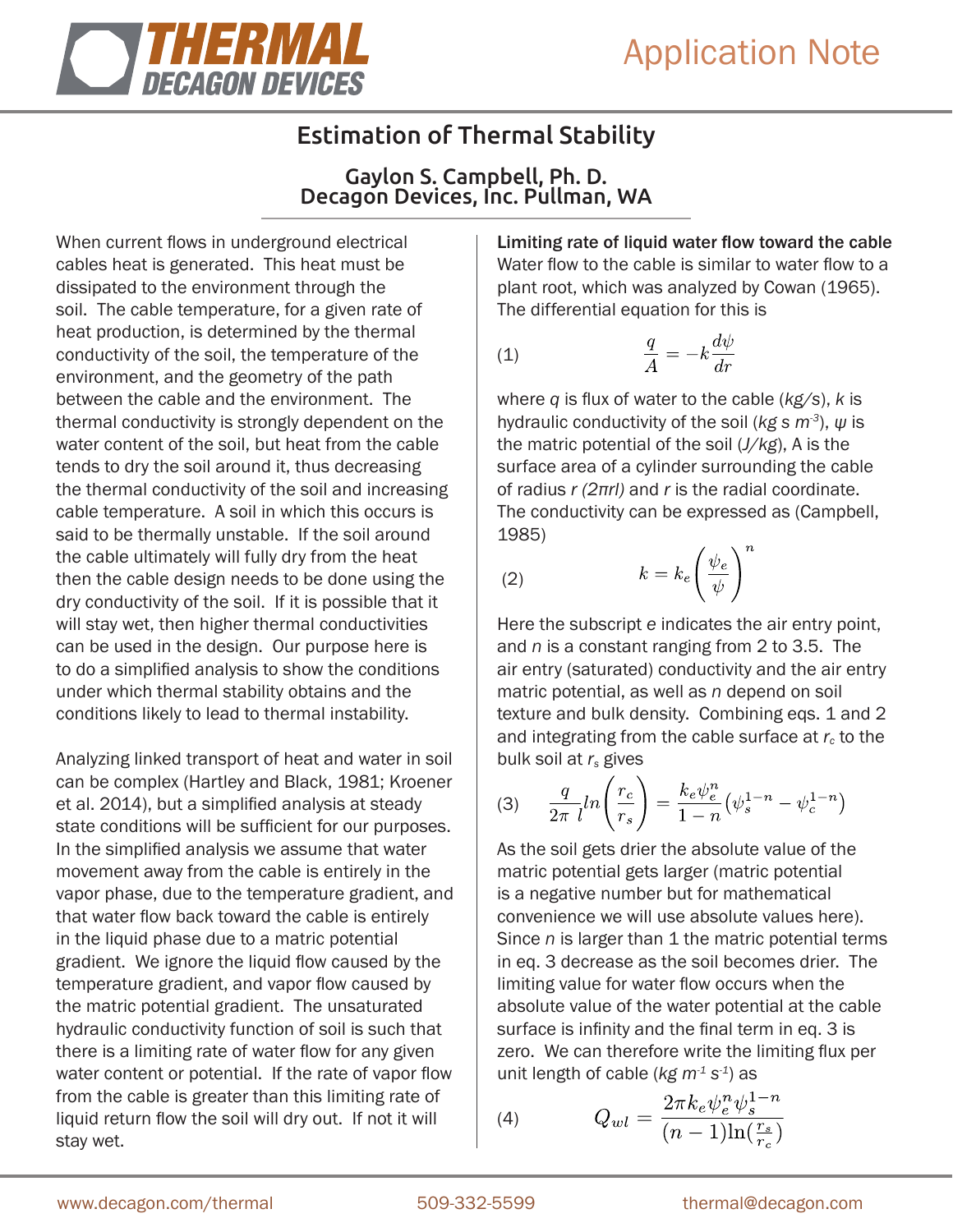

### Vapor flow away from the cable

Fick's first law governs steady vapor transport away from the cable. We can write

$$
\frac{q}{A} = -D\frac{dC}{dr}
$$

where *C* is the vapor concentration (*kg/m3*) and *D* is the vapor diffusivity in soil. Considering just vapor movement in a temperature gradient we can expand eq. 5 as

$$
(6) \quad Q_{wv} = \frac{q}{l} = -2\pi r D \frac{dC}{dT} \frac{dT}{dr} = -2\pi rs D \frac{dT}{dr}
$$

The slope of the saturation vapor density vs. temperature curve is *s*.

The heat flow from the cable is

(7) 
$$
Q_h = \frac{q_h}{l} = -2\pi r K \frac{dT}{dr}
$$

where  $q_h$  is the rate of heat production by the cable (*W*) and *K* is the thermal conductivity of the soil. Solving eq. 7 for the temperature gradient and substituting it into eq. 6 gives

$$
(8) \tQ_{wv} = \frac{sDQ_h}{K}
$$

The vapor diffusivity in soil is computed from (Campbell, 1985)

$$
(9) \t\t D = D_o b \phi^m
$$

where  $\phi$  is the air filled porosity of the soil,  $D_0$ is the diffusivity in air (*m2/s*) and *b* and *m* are constants. Campbell (1985) gives values of 0.9 and 2.3 for *b* and *m*. The final equation for steady vapor flow from the cable is obtained by combining eqs. 8 and 9.

$$
(10)\qquad \qquad Q_{wv} = \frac{sD_o b\phi^m Q_h}{K}
$$

# Comparison of fluxes to and from the cable To evaluate eq. 4 we need air entry conductivity and water potentials for representative soils.

Campbell and Norman (1998) give the following values (Table 1) for typical soils. The value for *n* is computed as  $n = 2 + 3/b$  (Campbell, 1985). If we assume the bulk soil values are measured at about 3 times the radius of the cable, the log term has a value around 1. The results we get are not very sensitive to this assumption, but measurements have shown that the drying effect only influences the soil close to the cable, so this seems like a reasonable value to use. Figure 1 shows results of calculations for a sand and a clay soil. Silt loam gives values about the same as clay. Other textures will be between these values.

Table 1. Hydraulic properties of soils as a function of soil texture

| <b>Texture</b>  | <b>Silt</b> | <b>Clay</b> | $\Psi_{\rm e}$<br>J/kg | $\mathbf b$ | $K_{\rm e}$<br>$\overline{\mathrm{kg s}}^{\text{-1}}\mathrm{m}^{\text{-3}}$ |
|-----------------|-------------|-------------|------------------------|-------------|-----------------------------------------------------------------------------|
| sand            | 0.05        | 0.03        | 0.7                    | 1.7         | 0.0058                                                                      |
| loamy sand      | 0.12        | 0.07        | 0.9                    | 2.1         | 0.0017                                                                      |
| sandy loam      | 0.25        | 0.10        | 1.5                    | 3.1         | 0.00072                                                                     |
| loam            | 0.40        | 0.18        | 1.1                    | 4.5         | 0.00037                                                                     |
| silt loam       | 0.65        | 0.15        | 2.1                    | 4.7         | 0.00019                                                                     |
| sandy clay loam | 0.13        | 0.27        | 2.8                    | 4           | 0.00012                                                                     |
| clay loam       | 0.34        | 0.34        | 2.6                    | 5.2         | 0.000064                                                                    |
| silty clay loam | 0.58        | 0.33        | 3.3                    | 6.6         | 0.000042                                                                    |
| sandy clay      | 0.07        | 0.40        | 2.9                    | 6           | 0.000033                                                                    |
| silty clay      | 0.45        | 0.45        | 3.4                    | 7.9         | 0.000025                                                                    |
| clay            | 0.20        | 0.60        | 3.7                    | 7.6         | 0.000017                                                                    |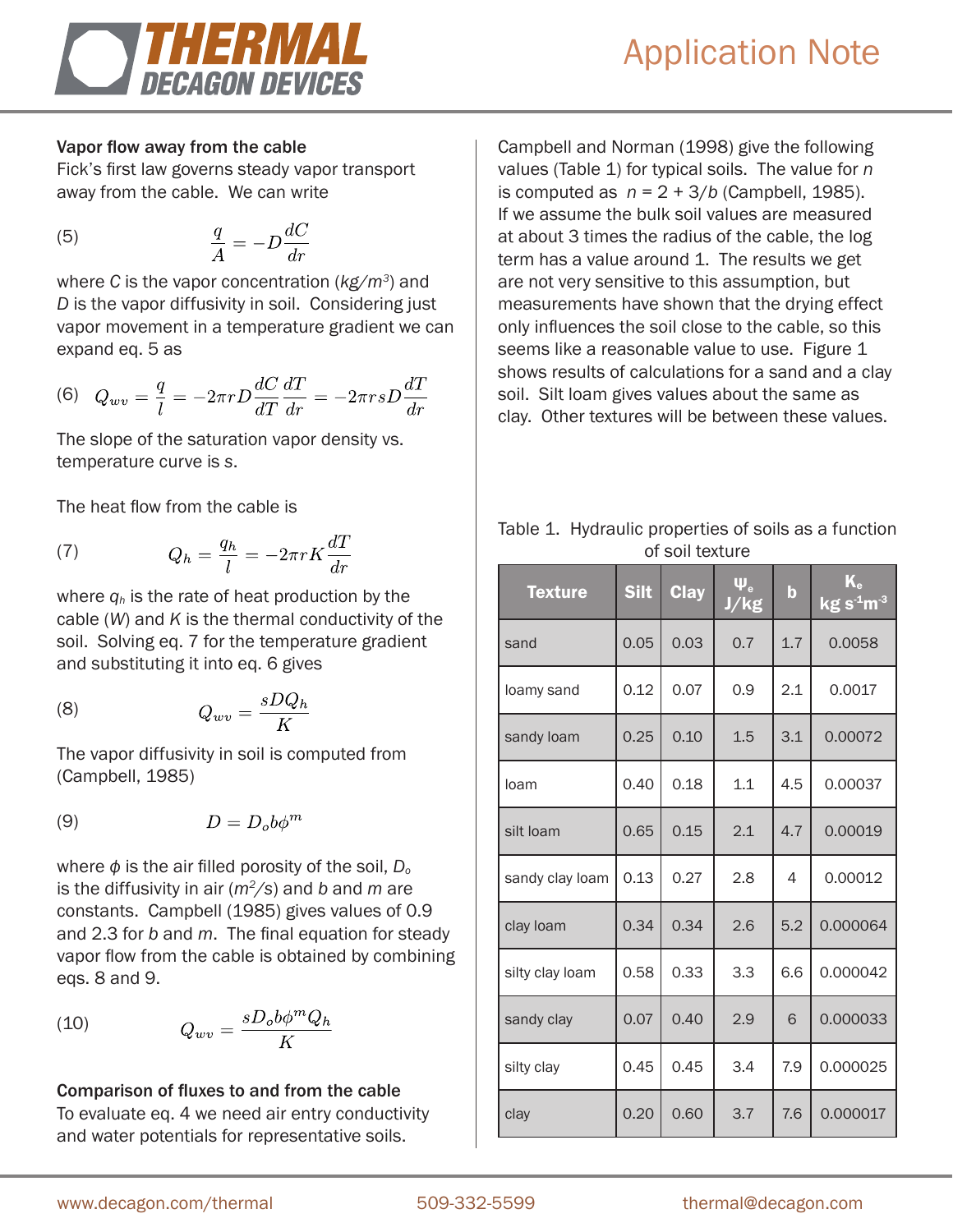



Figure 1. Graph of eq. 4 and eq. 10 for sand and clay liquid flow estimates, and high and low heat dissipation rates.

To plot eq. 10 we need values for  $\phi$ , s,  $Q_h$  and K. For the order of magnitude analysis we are doing here we could consider these quantities as being independent of water potential, though *K* and *ф* have a weak potential dependence. Campbell (1988) shows that the thermal conductivity of soil is independent of texture when plotted vs. water potential. From that graph we can obtain the relationship

(11)  $k = -6.67e - 11 \times \psi^3 + 4.35e - 7 \times \psi^2 - 1.03e - 3 \times \psi + 1.35$ 

The air filled porosity can be computed from (Campbell, 1985)

(12) 
$$
\phi = \theta_s - \theta = \theta_s \left[ 1 - \left( \frac{\psi_e}{\psi} \right)^{\frac{1}{b}}
$$

where *θs* is the saturation water content of the soil. The slope of the saturation vapor pressure vs. temperature function has a value of 0.001 kg/ $m<sup>3</sup>$ at 20 °C and 0.004 at 50 °C. (Campbell, 1985). We used the larger value for our calculations, assuming the cable would be above ambient temperature. The diffusivity of vapor in air has a weak temperature dependence. We used 2.9x10<sup>-5</sup>

 $m^2$ /s, which is the value at 50 °C. Limiting values for *Qh* are given by Hartley and Black (1981) as 20 to 180 W/m.

Substituting these values into eq. 10 produces the vapor flux values. These differ a little between soil textures, but not as much as the liquid flow value. Only the values for a mid-texture soil are shown in Fig. 1 in order not to clutter the figure.

# Interpretation

The critical water potential is the water potential at the intersection of the vapor and limiting liquid flow lines. For sand at 180 W/m the critical water potential is around -10 J/kg and at 20 W/m it around -50 J/kg. For the clay the critical water potentials are around -200 J/kg and -500 J/kg. To put these values in perspective, field capacity water potential is considered to be around -10 J/ kg for sands and -33 J/kg for finer texture soils. Permanent wilt water potential is taken as -1500 J/kg. Field capacity is the water potential of the soil a few days after a heavy rain or irrigation. Water at higher potentials typically drains quickly from the profile. Permanent wilt is the water potential below which plants are no longer able to extract water. The range of plant available water is considered to be between field capacity and permanent wilt. From Fig. 1 it appears that both soils would stay wet around the cable if the water potential were at field capacity, but all soils would be below critical water potential if the soil dried to permanent wilt point. Clearly, coarse textured materials are more susceptible to thermal instability than fine textured materials.

It would appear that soils near a water table should always be thermally stable. Soils from which plant roots have been excluded should also be thermally stable, particularly if they are periodically replenished by rain or irrigation. It appears that soils in which plants are growing would always be susceptible to thermal instability.